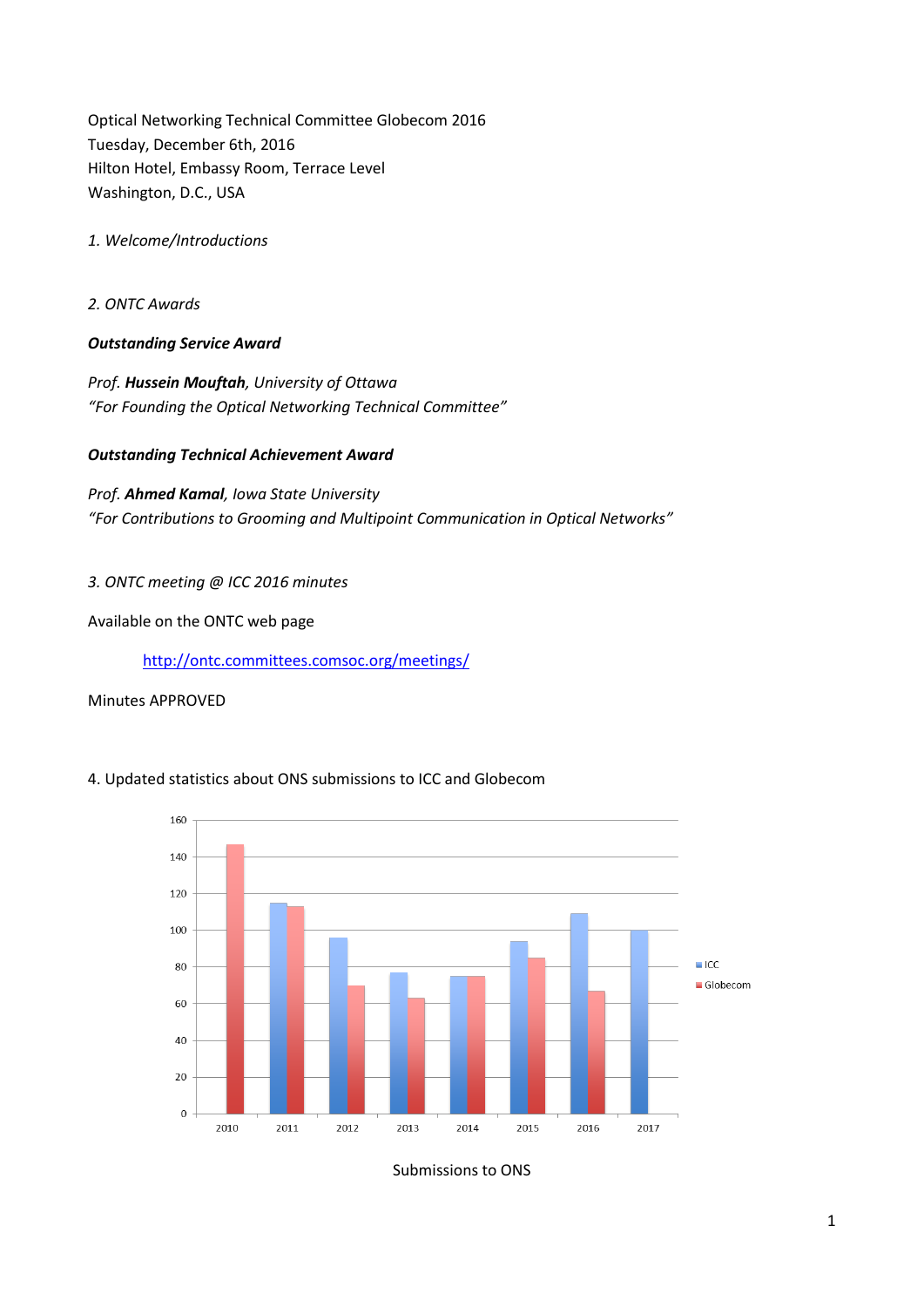



# 5. *Journal and Conference updates*

#### *Journals*

- JOCN special issue from ICC 2016 optical wireless symposium
- JSAC special issues in localization (http://www.comsoc.org/jsac/cfp/localisation-communicationand-networking-vlc)

#### *Conferences*

### Globecom 2016

- **Maite Brandt-Pierce**, University of Virginia, TPC Co-Chair
- ONS Co-Chairs:
	- **Daniel Xu**, USTC
	- **Suresh Subramaniam**, George Washington University
		- 67 submissions (35 systems + 32 networks)
- **Luca Valcarenghi**, Scuola Superiore Sant'Anna, Access Networks and Systems Chair (36 submitted, 14 accepted)
- **Matt Cao**, Georgia State, Next-Generation Networking and Internet co-Chair
- Some remarks
	- Prof. Vincent Chan is encouraging to submit to ONS @ ICC and @ Globecom to maintain submission number and avoid losing the Symposium
	- Issue that ICC deadline collide with OFC submission deadline
	- Prof. Biswanath Mukherjee highlights that ONS shall attract some Selected Area in Communication topics (e.g., datacenter, virtualization, SDN) specifically related to optics
	- Optical wireless communications accepted ratio decreased
	- 2465 registrant @ Globecom 2016
	- One ONS paper was given Globecom 2016 Best Paper Award: Elam Curry, Deva K. Borah (New Mexico State University, USA), Jose Maria Hinojo (University of Seville, Spain),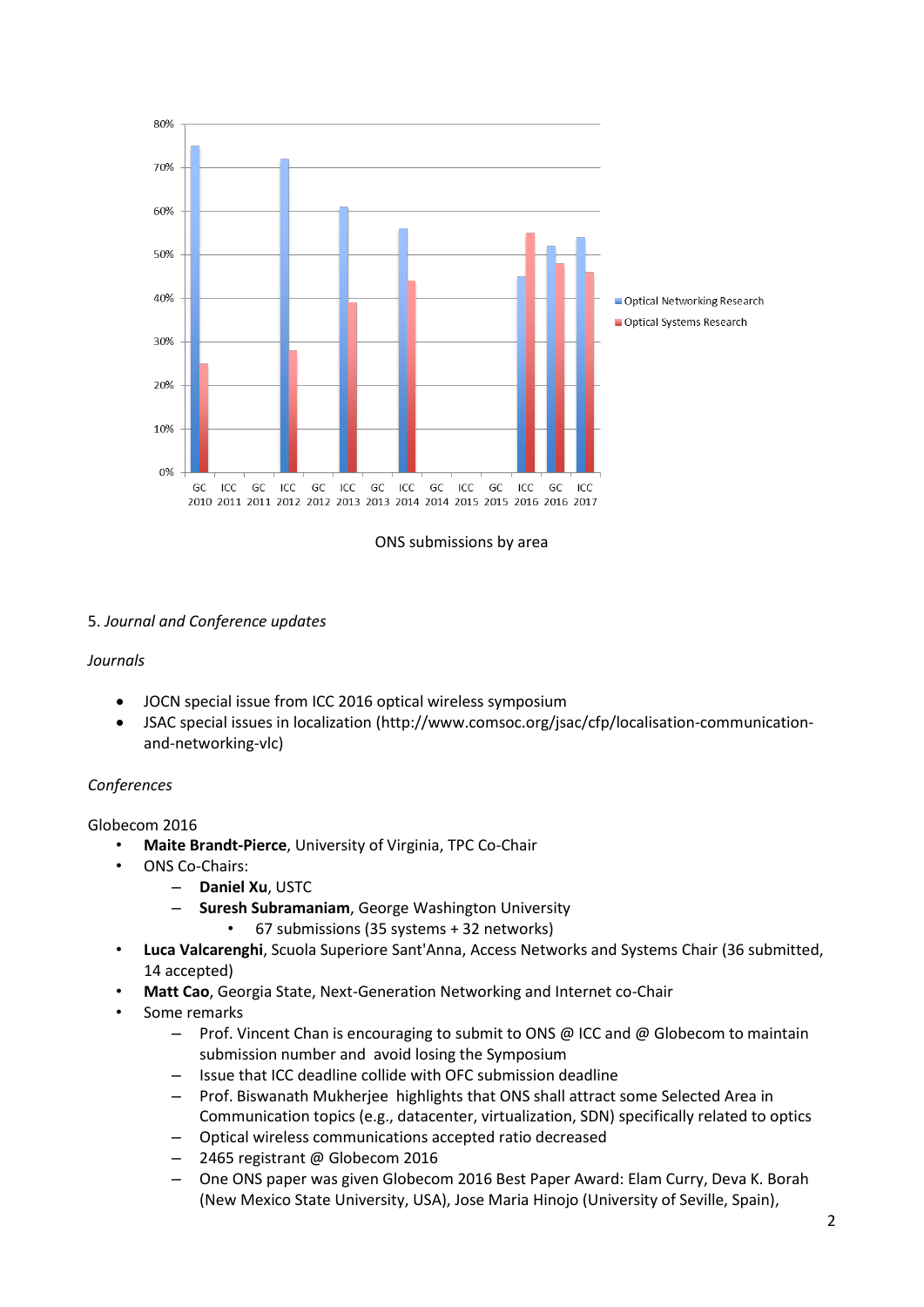"*Optimal Symbol Set Design for Generalized Spatial Modulations in MIMO VLC Systems"*

## ICACT2016

Reporter: Thomas B. YOON, Organizer Place: Phoenix Park PyeongChang, Korea (south) Date: Jan. 31 ~ Feb 3, 2016

Paper Submission = 435 Paper Selection = 167 Acceptance Rate = 39% Peer Review = 3 Reviewers/paper Total Reviewers = 244 Oral Presentation = 167/35 Tech. Sessions Korean:Non-Korean = 78:89 Participated Countries = 22

Ref: https://prezi.com/gx\_9s4usi0ve/icact2016-plenary/

OFC 2017

- **Hiroaki Harai**, N2 Subcommittee (40+ submitted)
- **Filippo Cugini**, N3 Subcommittee
- **Massimo Tornatore**, N3 Subcommittee
- **Jiajia Chen, N3** Subcommittee (70+ submissions, projected 50% oral and 10% poster accepted)
- **Anna Tzanakaki**, DSN6 Subcommittee

ONDM 2017, May 15-18, Budapest

- Submission Deadline: February 21, 2017
- General Chair:
	- **Tibor Cinkler**, BME, Hungary
- TPC Chairs:
	- **Jacek Rak,** Gdansk University of Technology, Poland
	- **Marco Ruffini,** Trinity College Dublin, Ireland
	- **Hiroaki Harai,** NICT, Japan

#### ICC 2017, May 21-25, Paris, France

- ONS Chairs:
	- **Grzegorz Danilewicz**, Poznan Univ. of Technology, Poland
	- **George Rouskas**, NC State University, USA
	- Statistics
		- 100 submissions: 54 networks (54%), 46 systems (46%)
- **Steven Hranilovic,** Access Systems and Networks Chair
- **Cicek Cavdar,** Green Comm. Systems & Networks co-Chair

Future Conferences

- GC 2017, Singapore
	- Gangxiang (Steven) Shen (ONS)
	- Paolo Monti (TAOS)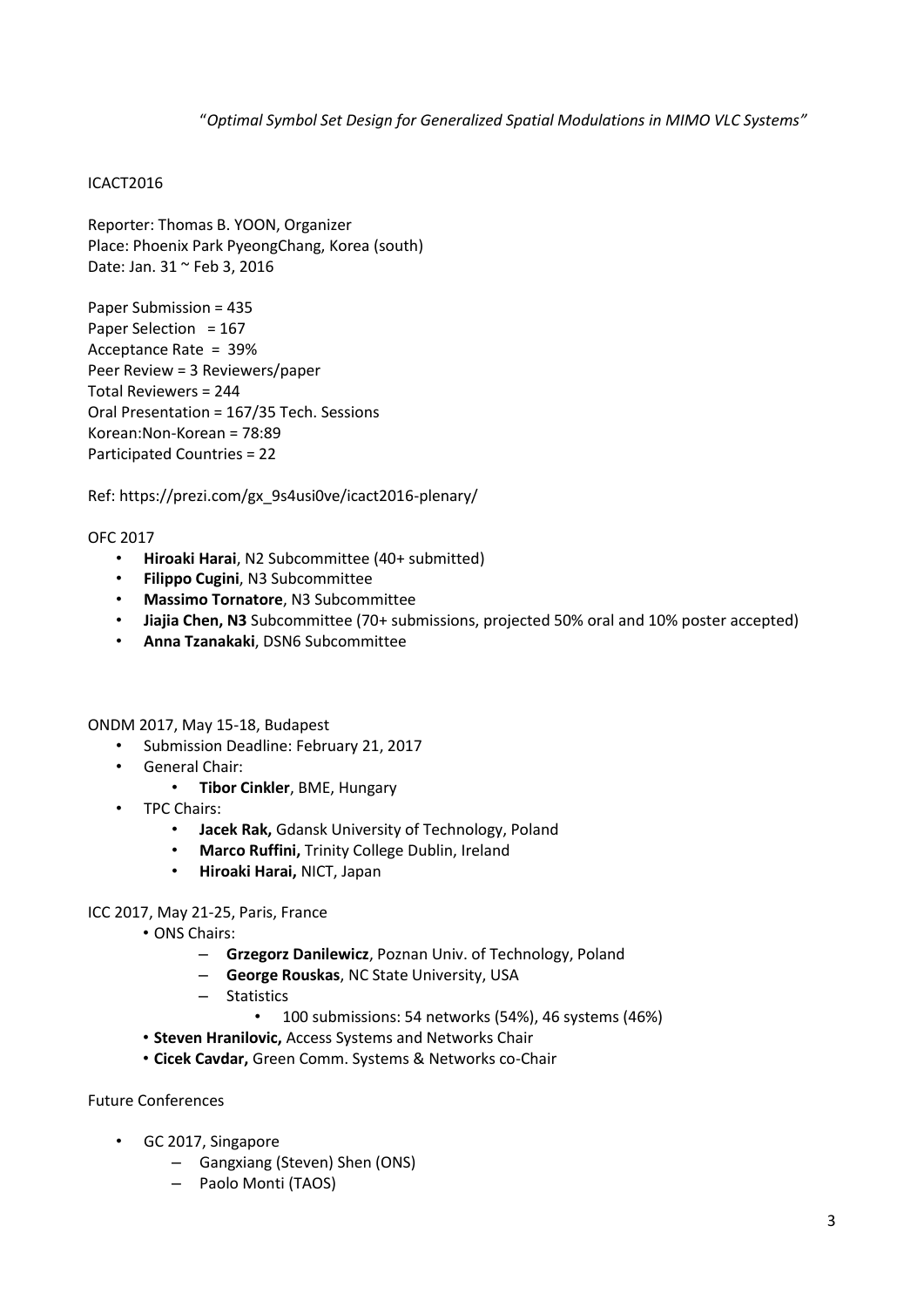- ICC 2018, Kansas City
	- Nasir Ghani (ONTC)
	- Tarek El-Bawab (TAOS)
- GC 2018, Abu Dhabi
	- Zuqing Zhu (ONTC)
	- Hakki Cankaya (TAOS)
- ICC 2019, Shanghai
	- Open for nominations

## *5. Other business*

- ONTC Awards presented annually at GC
	- Technical Achievement
	- Outstanding Service
	- ONS Chairs for future GC/ICC Conferences
- Comsoc Distinguished Lecturers
	- Nomination deadline: September 30, 2017
- IEEE Fellows
	- ONTC endorsement
- Tarek El-Bawab: IEEE Communications Magazine is looking for Associate Technical Editors
- Ahmed Kamal: Jean Armstrong won the Mountbatten Medal in the UK (http://conferences.theiet.org/achievement/awards/medals/mountbatten.cfm)

### Group picture

End: 13.30

*Attendance List*

| <b>First Name</b> | <b>Last Name</b> | Email                  | <b>Affiliation</b>                                      |
|-------------------|------------------|------------------------|---------------------------------------------------------|
|                   |                  |                        |                                                         |
|                   |                  |                        |                                                         |
| George            | Rouskas          | rouskas@ncsu.edu       | North Carolina State University                         |
| Xiaojun (Matt)    | Cao              | cao@cs.gsu.edu         | Georgia State University                                |
| Jason             | Jue              | jjue@utdallas.edu      | University of Texas at Dallas                           |
| Jian              | Kong             | jxk133130@utdallas.edu | University of Texas at Dallas                           |
| Yu                | Xiong            | xiongyu@cqupt.edu.cn   | Chongqing University of Posts and<br>Telecommunications |
| Zuging            | Zhu              | zqzhu@ieee.org         | University of Science and Technology<br>of China        |
| Jiajia            | chen             | jiajiac@kth.se         | Royal Institute of Technology                           |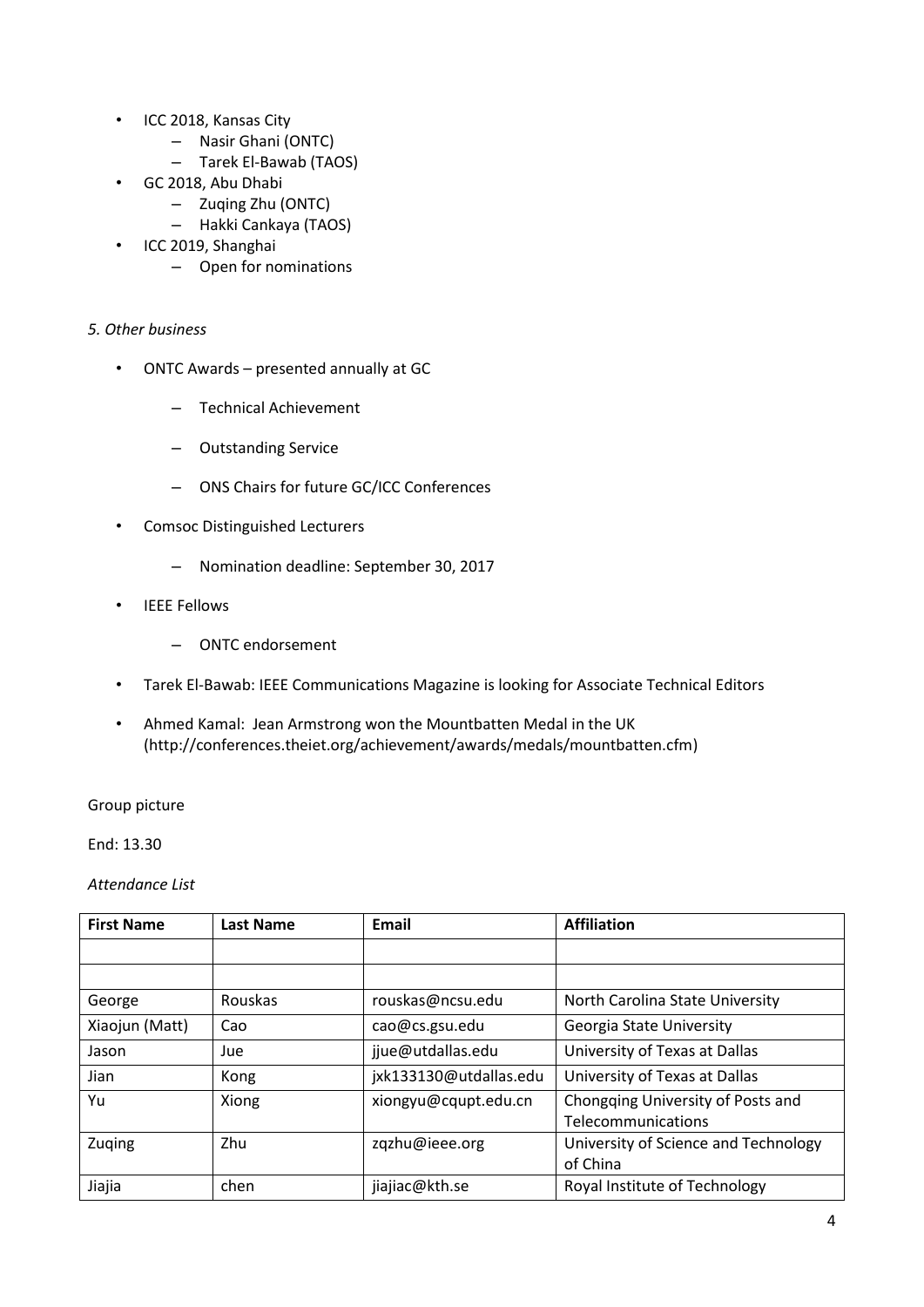| Maite        | <b>Brandt-Pearce</b> | mb-p@virginia.edu                | University of Virginia                                |
|--------------|----------------------|----------------------------------|-------------------------------------------------------|
| Ahmed        | Kamal                | kamal@iastate.edu                | Iowa State University                                 |
| Jaafar       | Elmirghani           | J.m.h.elmirghani@leeds.<br>ac.uk | University of Leeds, UK                               |
| Abishek      | Gopalan              | agopalan@infinera.com            | Infinera Corp.                                        |
| Zhengyuan    | Xu                   | xuzy@ustc.edu.cn                 | University of Science and Technology                  |
|              |                      |                                  | of China, China                                       |
| Yongli       | Zhao                 | yufengx386@gmail.com             | Beijing University of Posts and                       |
|              |                      |                                  | Telecommunications                                    |
| Ruijie       | Zhu                  | zhuruijie@bupt.edu.cn            | Beijing University of Posts and                       |
|              |                      |                                  | Telecommunications                                    |
| Wei          | Wang                 | weiw@bupt.edu.cn                 | Beijing University of Posts and<br>Telecommunications |
| Zhizhen      | Zhong                | zhongzz14@mails.tsingh           | Tsinghua University                                   |
|              |                      | ua.edu.cn                        |                                                       |
| Maryam       | Jalalitabar          | Mjalalitabar1@student.g          | Georgia State University                              |
|              |                      | su.edu                           |                                                       |
| Evrim        | Guler                | eguler1@gsu.edu                  | Georgia State University                              |
| Qiana        | Duan                 | qduan@psu.edu                    | Penn State University                                 |
| Reza         | Nejabati             | eezrn@bristol.ac.uk              | university of Bristol                                 |
| Biswanath    | Mukherjee            | bmukherjee@ucdavis.ed            | university of California, davis                       |
|              |                      | u                                |                                                       |
| <b>Tarek</b> | El-bawab             | telbawab@ieee.org                | jackson state university                              |
| Abdulkadir   | Celik                | abdulkadir.celik@kaust.e         | <b>KAUST</b>                                          |
|              |                      | du.sa                            |                                                       |
| Jie          | Lian                 | jl5qn@virginia.edu               | University of Virginia                                |
| Hamid        | Hosseinianfar        | hh9af@virginia.edu               | University of Virginia                                |
| Thomas       | yoon                 | tomayoon@hotmail.com             | kyonggi university                                    |
| Henna        | Huang                | hphuang@mit.edu                  | MIT                                                   |
| Eiji         | Oki                  | eiji.oki@uec.ac.jp               | The University of Electro-                            |
|              |                      |                                  | Communications, Tokyo                                 |
| Zilong       | Ye                   | zye5@calstatela.edu              | California state university, los angeles              |
| Gustavo      | Figueiredo           | gustavo@dcc.ufba.br              | Federal University of Bahia, Brazil                   |
| Koji         | Kamakura             | kama@cs.it-chiba.ac.jp           | Chiba Institute of Technology                         |
| Naoaki       | Yamanaka             | yamanaka@ics.keio.ac.jp          | Keio Univ                                             |
| Athanassios  | Manikas              | a.manikas@imperial.ac.u<br>k     | Imperial College London                               |
| Luca         | Valcarenghi          | l.valcarenghi@sssup.it           | Scuola Superiore Sant'Anna, Pisa                      |
| Jean         | Armstrong            | jean.armstrong@monas<br>h.edu    | Monash University                                     |
| Chunsheng    | xin                  | cxin@odu.edu                     | old dominion univ                                     |
| Paolo        | Monti                | pmonti@kth.se                    | KTH (online)                                          |
| Hakky        | Cankaya              | Hakki.cankaya@us.fujits          | Fujitsu (online)                                      |
|              |                      | u.com                            |                                                       |
| Jane M.      | Simmons              | jsimmons@monarchna.c             | Monarch Network Architects (online)                   |
|              |                      | om                               |                                                       |
| Rami         | Haddad               | rhaddad@georgiasouthe            | Georgia Southern University (online)                  |
|              |                      | rn.edu                           |                                                       |
| Koteswararao | Kondepu              | k.kondepu@bristol.ac.uk          | University of Bristol (online)                        |